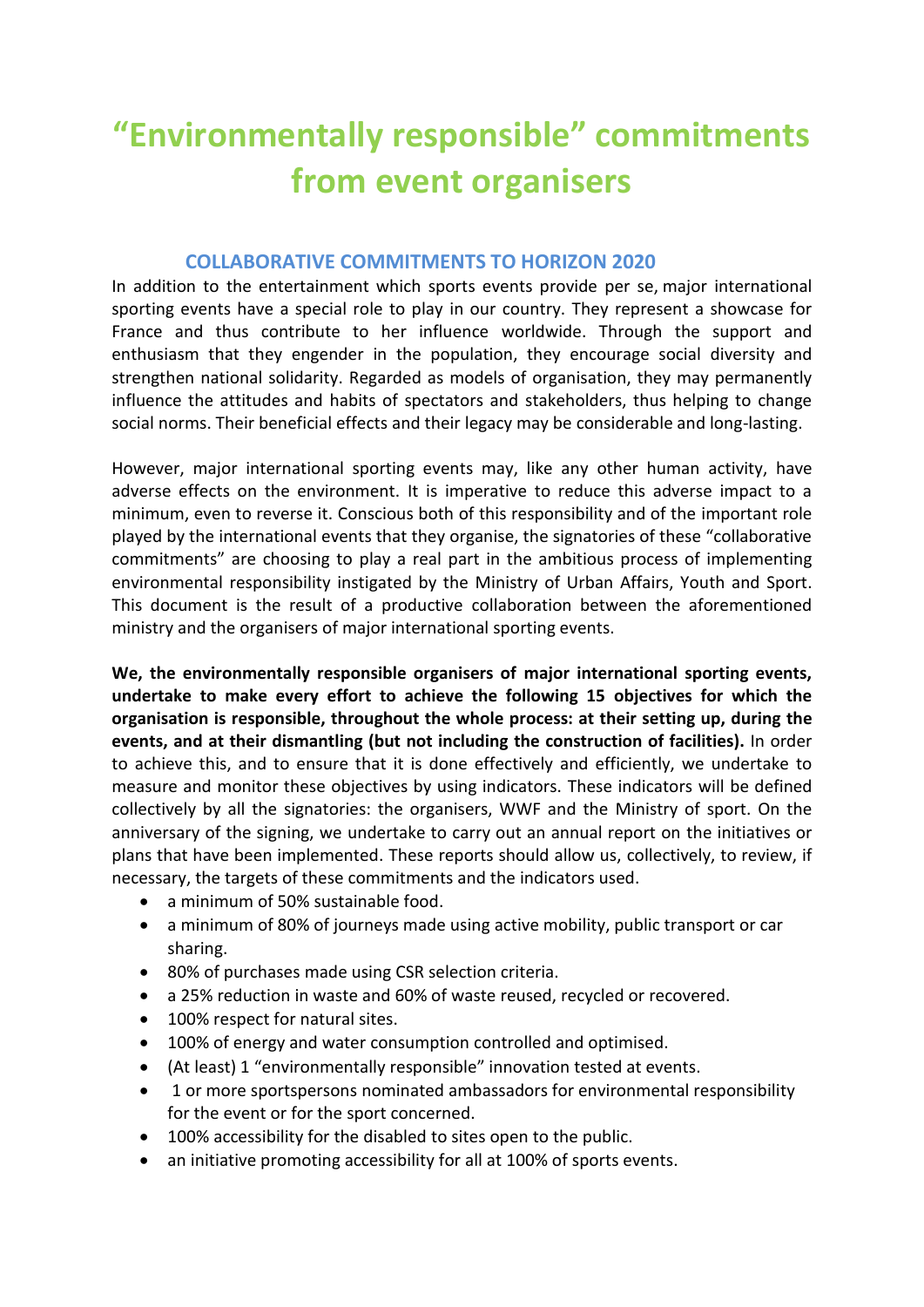- 100% acknowledgement for volunteers.
- (At least) 1 commitment given to supporting a good cause.
- (At least) 1 initiative devoted to promoting the employment of equal numbers of men and women in positions of responsibility.
- 1 "sustainable development" referent identified within the organisation.
- (At least) 1 initiative or 1 plan in place for raising awareness regarding sustainable development.

## **UNABRIDGED TEXT**

**IN VIEW OF** the Paris 2015 agreement signed on  $12<sup>th</sup>$  December 2015 during the  $21<sup>st</sup>$ Conference of the Parties to the United Nations Framework Convention on climate change (COP 21);

**IN VIEW OF** the direction taken by France within her National Strategy for Ecological Transition towards Sustainable Development in Sport 2015 – 2020 (SNTEDDS), adopted on  $20^{th}$  January 2016:

**IN VIEW OF** the commitments set out in the Berlin declaration and adopted within the framework of the UNESCO MINEPS Conference of  $28<sup>th</sup>$  and  $30<sup>th</sup>$  May 2013, on the sustainability of major sports events;

**IN VIEW OF** the report from the Centre for Entrepreneurship, the SMEs and the OECD Local Development (LEED) Programme entitled "local development, the benefits of organising events of global concern", adopted in October 2010;

**IN VIEW OF** the "Submission of environmental recommendations for a major international sports event, a sustainable development approach" drawn up by the State, under the leadership of the DIGES (Interdepartmental Delegate for Major Sporting Events) and published in January 2016;

**IN VIEW OF** the Olympic Agenda 2020 adopted by the International Olympic Committee during its 127<sup>th</sup> session on 12<sup>th</sup> December 2014, a collection of 40 recommendations amongst which figures the objective of sustainable development as being inherent in the organisation of the Olympic Games;

**NOTING** the increasing support of stakeholders in sports, federations and international sports organisations, specialists and state, regional and local authorities on the subject;

**RECOGNISING** that sports and sporting events contribute significantly to developments in education, social cohesion, health and the well-being of the population and that, on the whole, they contribute to sustainable development;

**CONSIDERING** that sport as a sector is of importance economically and that it is a sector which is particularly resilient in times of crisis;

**EMPHASISING** the fact that environmental issues are basic issues for all those with an interest in our society, including those involved in sport;

**GIVEN THAT** the organisation of major international sporting events plays a determining role in the development of the place and practice of sport in our society;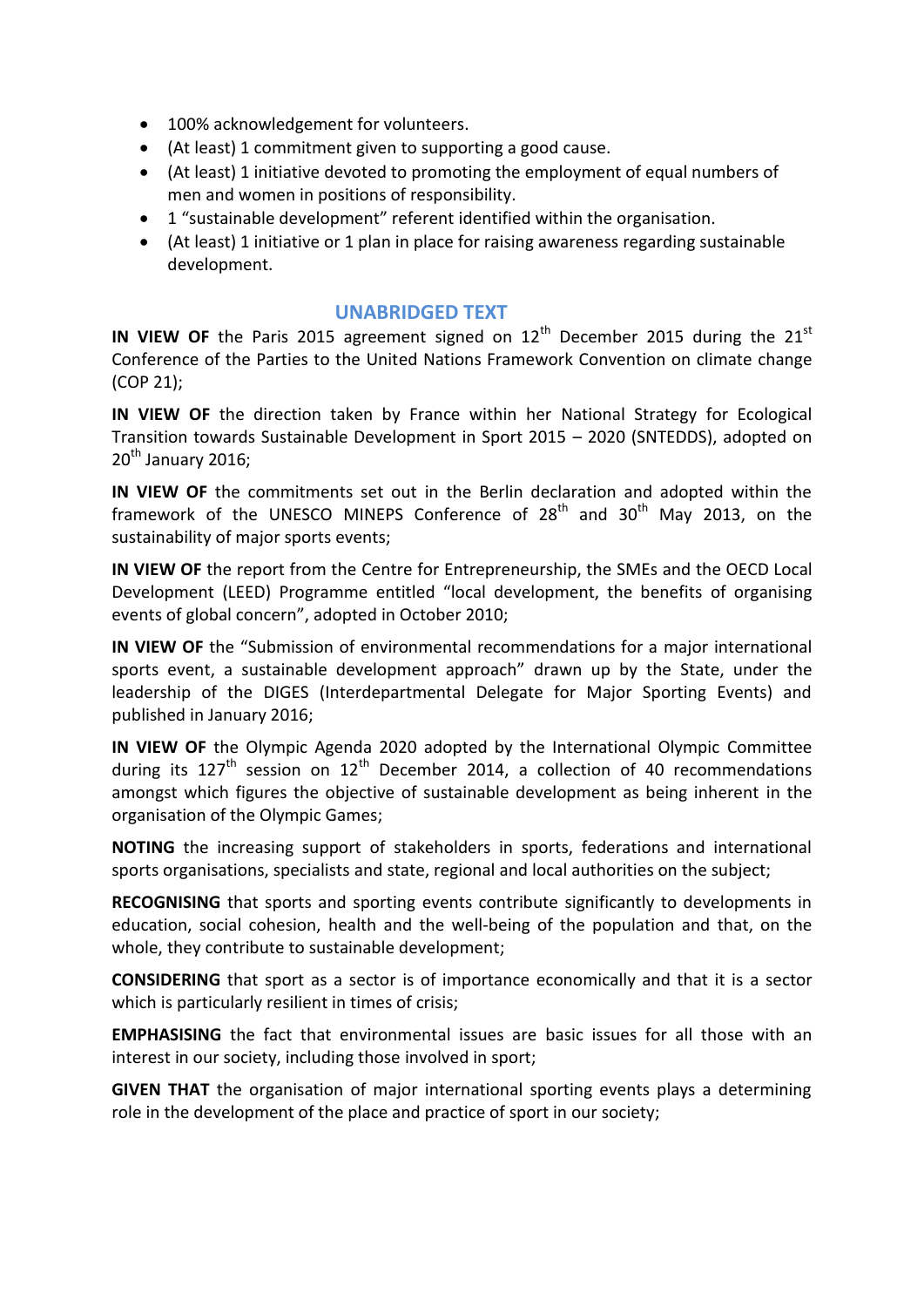**NOTING** that the organisation of major international sporting events may considerably reinforce cohesion in our society, the dynamism of its economic stakeholders and an awareness of environmental issues;

**CONVINCED** that through the implementation of certain principles by all its stakeholders, a major sporting event may generate considerable advances in economic and social fields and have little or no negative impact on the environment;

**EMPHASISING** that the incorporation of these principles is a condition for the sustainable social acceptance of major sporting events on the part of the population.

These conditions form part of an approach towards continuous improvement with a 3-year maximum deadline. So an event, whether recurrent or isolated, organised during one of the next 3 years – 2017, 2018 or 2019 – will comply with the targets corresponding to the year in which it is organised, with reference to the table below.

| <b>COMMITMENTS</b>                                 | 2017         | 2018         | 2019         |
|----------------------------------------------------|--------------|--------------|--------------|
| <b>Commitment 1: Catering</b>                      | 15%          | 30%          | 50%          |
| <b>Commitment 2: Transport</b>                     | 25%          | 50%          | 80%          |
|                                                    |              |              |              |
| <b>Commitment 3: Purchases</b>                     | 25%          | 50%          | 80%          |
| <b>Commitment 4: Waste</b>                         | 10 and 20%   | 20% and      | 25% and 60%  |
|                                                    |              | 40%          |              |
| <b>Commitment 5: Natural sites</b>                 | 100%         | 100%         | 100%         |
| <b>Commitment 6: Natural resources</b>             | 30%          | 60%          | 100%         |
| <b>Commitment 7: Innovation(s)</b>                 | 1            | 1            | $\mathbf{1}$ |
| <b>Commitment 8: Ambassador(s)</b>                 | $\mathbf{1}$ | $\mathbf{1}$ | $\mathbf{1}$ |
| <b>Commitment 9: Disabled (site access)</b>        | 100%         | 100%         | 100%         |
| <b>Commitment 10: Access for all initiative(s)</b> | 100%         | 100%         | 100%         |
| <b>Commitment 11: Volunteers</b>                   | 100%         | 100%         | 100%         |
| <b>Commitment 12: Supporting a good cause</b>      | 1            | 1            | 1            |
| <b>Commitment 13: Equal numbers M/W</b>            | $\mathbf{1}$ | $\mathbf{1}$ | 1            |
| <b>Commitment 14: SD referent</b>                  | 1            | 1            | $\mathbf{1}$ |
| <b>Commitment 15: SD awareness</b>                 |              |              |              |

## **COMMITMENT 1**

## **A minimum of 50% sustainable food**

50% of food supplied in catering for the participants, spectators and staff must comply with the following:

- 50% of food supplied must comply with the WWF recommendations, i.e. 100% certified seasonal catering options are to be available, preference being given to local and regional suppliers, this being then extended to those in nearby areas. These recommendations are itemised according to product type in the WWF's table of recommendations in the appendix attached to this document;
- Healthy (low fat, low salt, low sugar) and a variety of catering options are to be available (to allow everyone the choice of a balanced meal);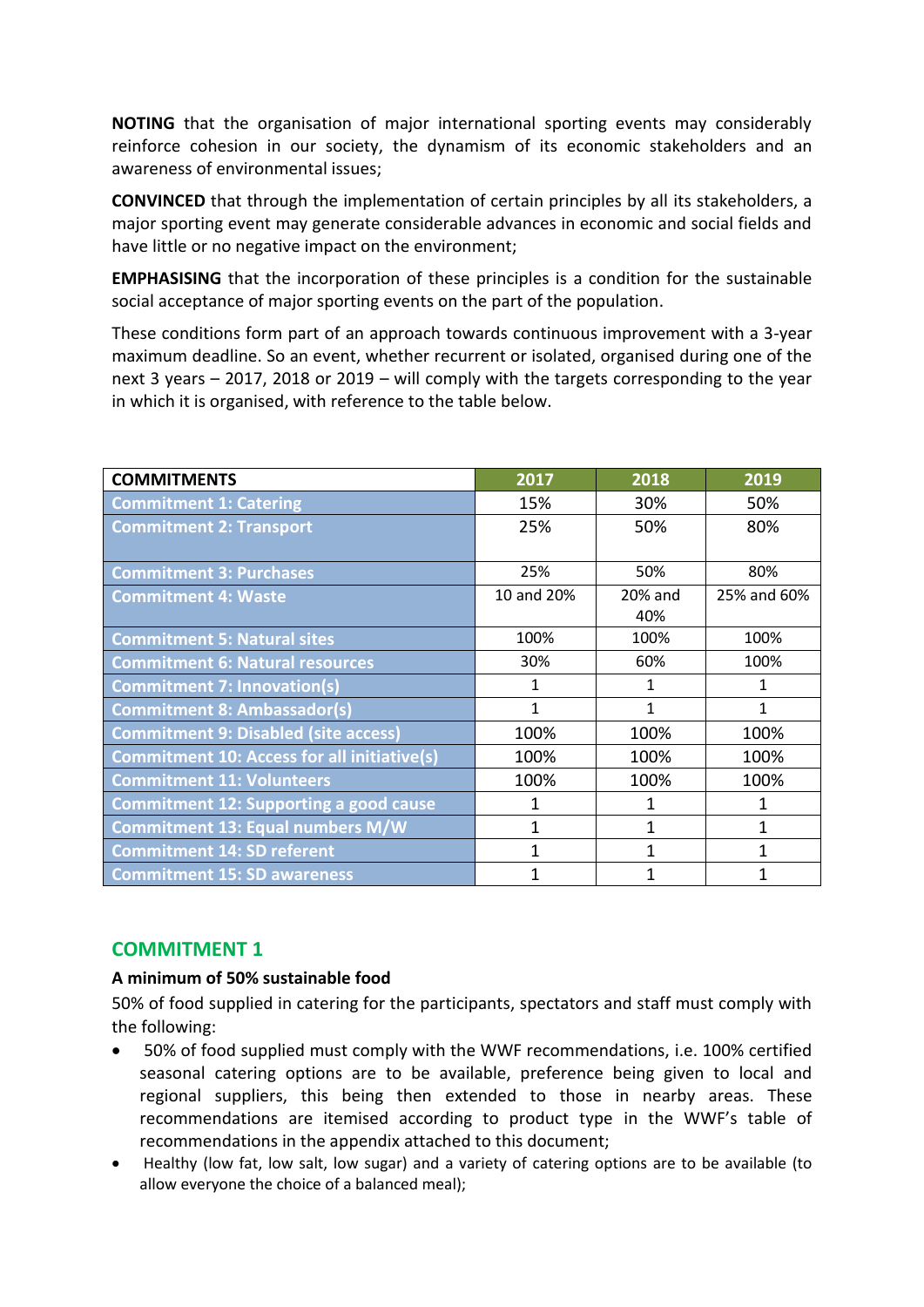- A system ensuring that waste is avoided is to be in place;
- More vegetables are to be included and at least one vegetarian option is to be available (apart from special menus) and meat content is to be reduced by promoting vegetable proteins (compared to those displayed prior to the signing, and compared to a similar event or an initial proposal dating from before the implementation of the policy for a reduction in meat content);
- The general public's awareness on the subject of sustainable food is to be raised (campaigns against waste; a wide range of healthy foods; a reduction in meat consumption, etc.).

This 50% must be calculated in terms of the volume or weight of the product available in the catering provided. Those concerned are: all catering services present at event sites or supervised by their organisers. This does not systematically affect catering services outside stadiums or on the periphery of the event when they are not supervised by the organisers. In all cases, all stakeholders in the "not affected" category and those who are not yet involved in the process will be made aware of this.

## **COMMITMENT 2**

### **A minimum of 80% of journeys made using active mobility, public transport or car sharing.**

This includes: journeys made by participants (sportspersons, spectators, volunteers, organising teams and employees) between their accommodation and event sites and/or between their residences in France and event sites. Organising teams are also to incorporate these principles into the whole period of their organisation of the event (before, during and after). All stakeholders not yet involved in this process will be made aware of this.

"Active mobility" means any method of transport requiring physical activity: walking, bike, scooter, rollerblades, etc.

## **COMMITMENT 3**

### **80% of purchases made using "corporate social responsibility" (CSR) selection criteria**

80% of the financial value of purchases (excluding food) is to include CSR selection criteria. These criteria must be defined by the sponsor and have a significant impact on the choice of suppliers or contractors.

## **COMMITMENT 4**

### **25% reduction in waste and 60% of waste reused, recycled or recovered**

This commitment relating to waste material generated during the organisation of the event is as follows:

- a 25% reduction in waste compared to a reference event (a previous version of the event, a similar event, an initial proposal dating from before the implementation of the policy for waste reduction, etc.);
- 60% of waste material reused, recycled or recovered;
- 60% of food waste (aside from the campaign against waste) channelled towards a biowaste collection.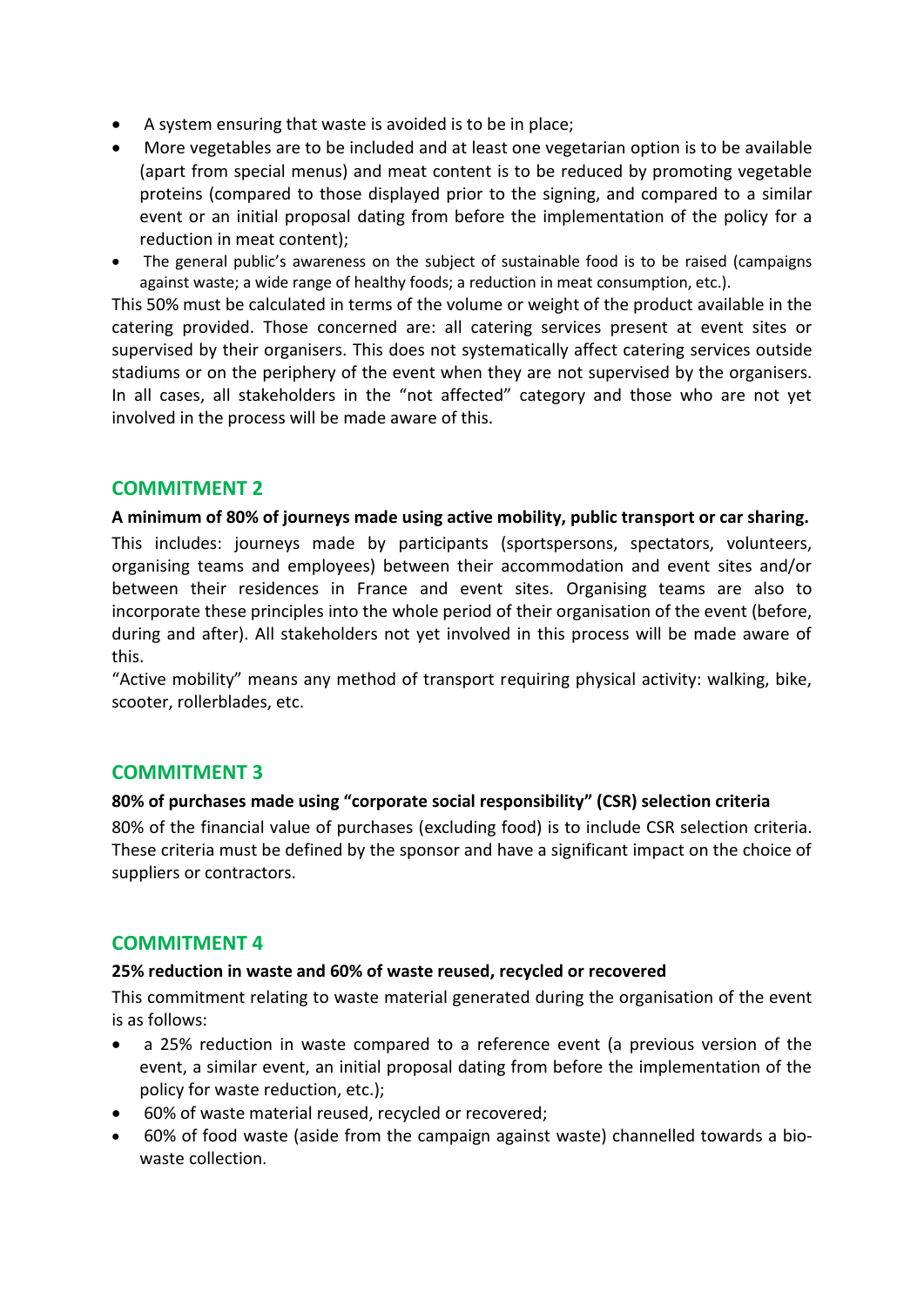The amount of waste avoided is to be measured by weight or by volume compared to a previous version of the same event and for the same sort of waste material. The material or products to be reused are those commonly considered as consumables to be reused for a similar purpose (without being processed). The material or products to be recycled are those which fall within the circular economy (apart from energy recovery). The waste products concerned are waste products associated with the setting up, the duration and the dismantling of the event. In all cases, all its stakeholders will be made aware of this process if they are not yet party to it.

#### **COMMITMENT 5**

#### **100% respect for natural sites**

No permanent damage is to be caused to natural sites. Assessments of environmental impact represented by "Natura 2000" and studies and initiatives for the avoidance or reduction of impact on the environment may be taken as a guarantee of this commitment. This does not include: permanent facilities which are subject to a specific assessment. Compensatory measures may only be considered as a last resort after an exhaustive study of other possible solutions has been carried out.

## **COMMITMENT 6**

#### **100% of energy and water consumption controlled and optimised**

A guarantee that energy and water will not be wasted in the organisation of the event is to be given. This commitment may take the form of targeted objectives: no water is to be wasted, 100% of lighting is to be extinguished if there is no real necessity for light, 100% of watering is to be done using water that is not fit for drinking, zero pesticides are to be used in the management of green spaces, etc.

A minimum of 25% of energy consumption is to come from renewable sources or from the reuse of energy.

### **COMMITMENT 7**

#### **100% accessibility for the disabled to sites open to the public**

All sites open to the public are to be accessible to the disabled and properly signposted. Details about accessibility for the disabled at the event are to appear on information supplied about the event. Specific initiatives such as using audio-description are to be encouraged.

Excluded from this requirement is the occasional use of natural sites which are not suitable for adaptation. Therefore this measure does not concern remote natural sites (those located in mountainous areas, far away from roads; those located in precipitous environments, etc.)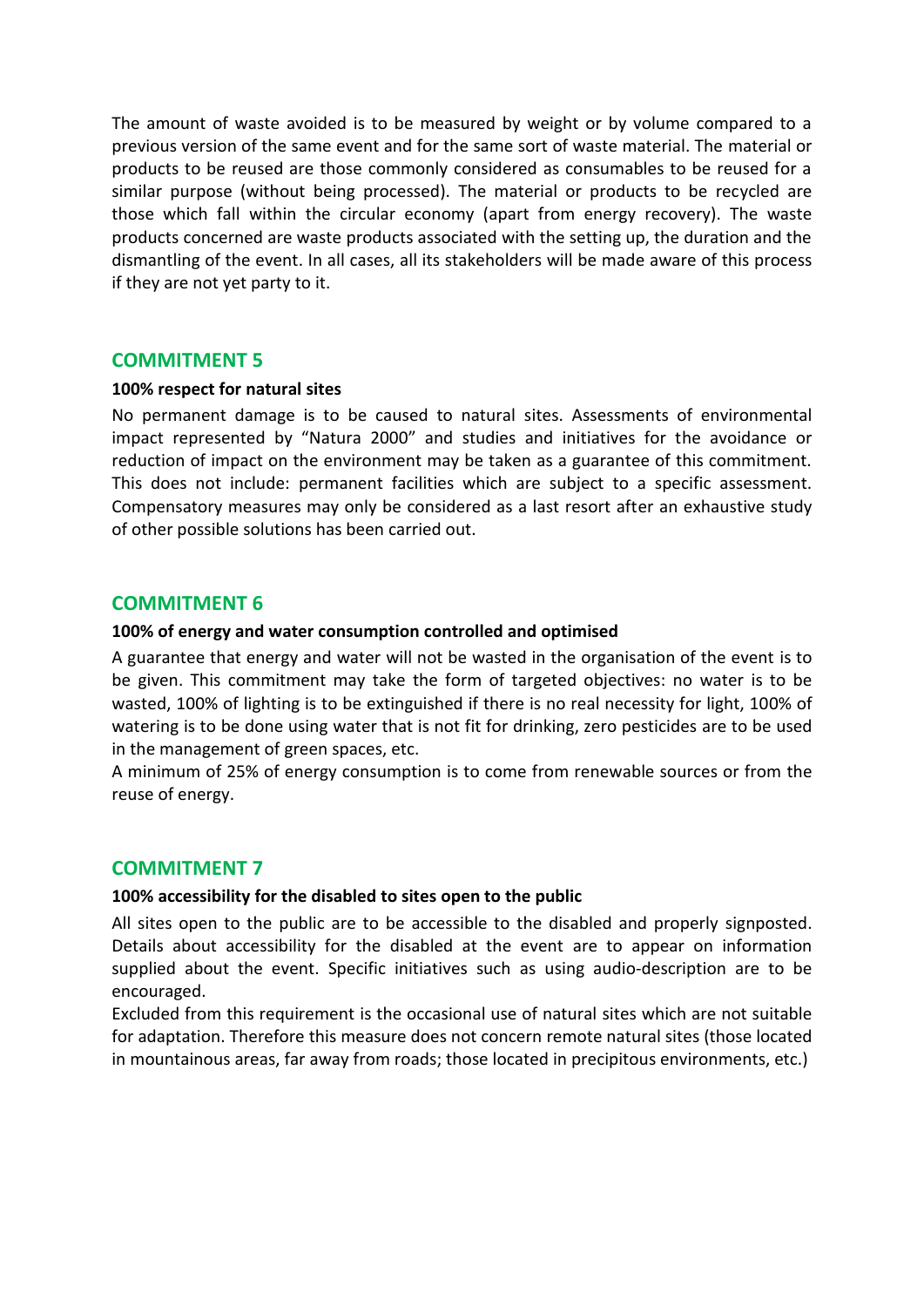### **COMMITMENT 8**

#### **(At least) 1 initiative devoted to promoting access for the disadvantaged**

A policy or an initiative promoting access for the disadvantaged to sporting events is to be put in place. This could be a specific pricing policy, an initiative pursued in partnership with a social services organisation, etc.

### **COMMITMENT 9**

#### **(At least) 1 "environmentally responsible" innovation tested at the event**

The object of this commitment is to try out solutions aimed at improving the environmentally responsible aspect of sporting events and to share these benefits with the events industry. Tests must be accompanied by a system for measuring the benefit to the environment of the innovation in question. The innovative element may be the development of new solutions or the adaptation of a solution already existing in the sporting events industry.

## **COMMITMENT 10**

## **1 or more sports champions called upon to be nominated ambassadors for "environmental responsibility" for the event or for the sport concerned**

A commitment from one or more sportspersons may be expressed by their making a statement on sustainable development issues (interviews, videos or initiatives to create awareness, etc.) or by the sending of messages via social media.

## **COMMITMENT 11**

### **100% acknowledgement for volunteers**

This acknowledgement is to constitute an appreciation of the role played by volunteers in the organisation of sports events, which is to be expressed through bonuses which may take different forms (access to training; the organisation of social occasions; meeting leading sports personalities, officials or champions; donations of sports kit or equipment, etc.).

### **COMMITMENT 12**

### **(At least) 1 commitment to supporting a good cause**

A commitment to supporting a good cause is to be in place. This commitment may consist of collecting funds, making space available for publicity, implementing initiatives in the form of specific events, etc.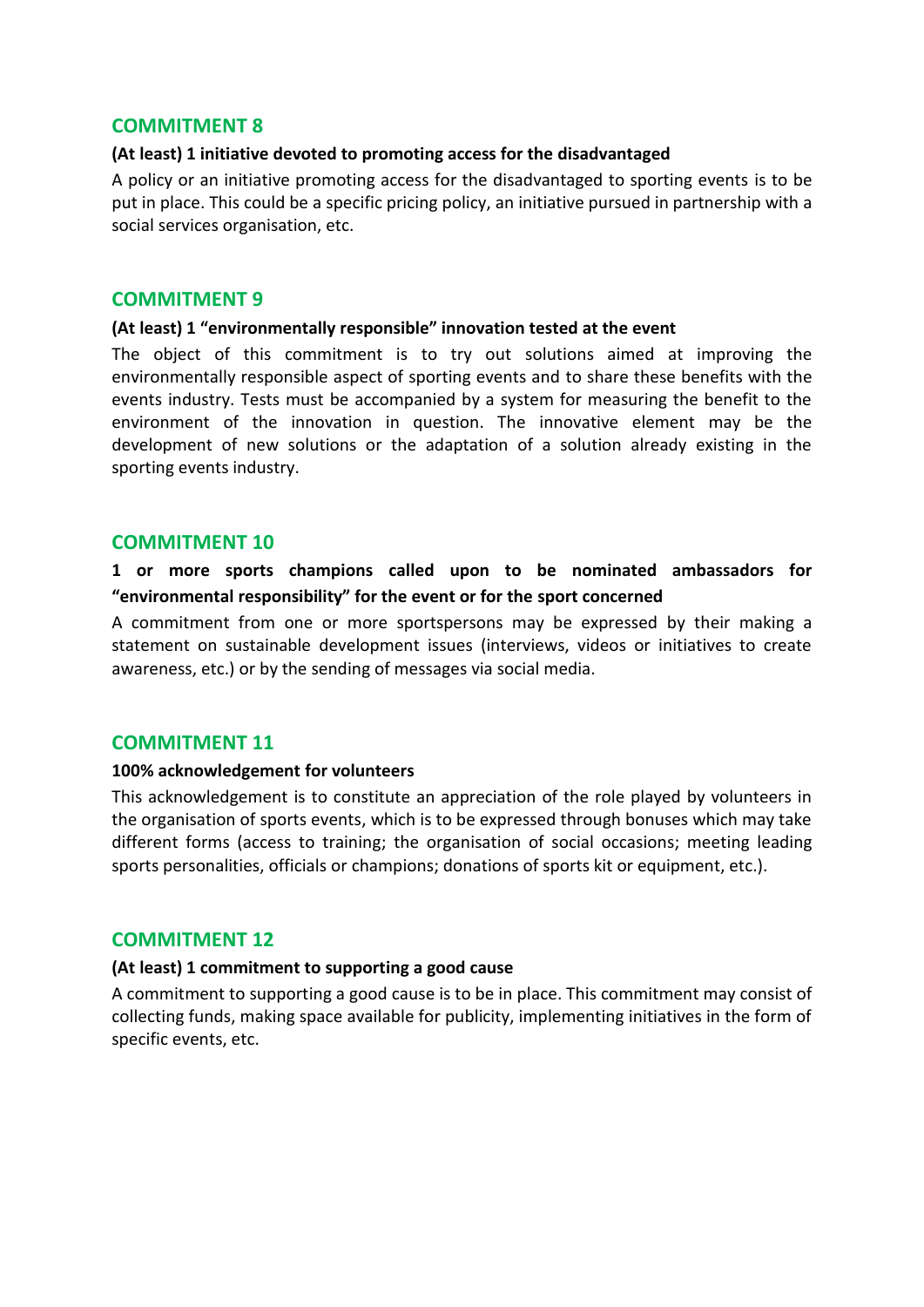## **COMMITMENT 13**

## **(At least) 1 initiative promoting the employment of equal numbers of men and women in positions of responsibility**

An initiative promoting the employment of equal numbers of men and women in positions of responsibility is to be in place. This commitment may take the form of a specific human resources policy, initiatives for greater awareness, etc.

### **COMMITMENT 14**

### **1 "sustainable development" referent within the organisation**

A "sustainable development" referent is to be named within the organisation and preferably within the management team. This referent will be attached to the general management and their task will involve all the organisation's centres in a cross-disciplinary approach.

## **COMMITMENT 15**

#### **(At least) 1 initiative or 1 plan for raising awareness of environmental responsibility**

One or more targeted initiatives or plans for raising public awareness (aimed at spectators, viewers and participants: sportspersons, volunteers, organising teams and employees) are to be established. This raising of awareness may include information about the event's "environmentally responsible" commitments and promote the adoption of environmentally responsible attitudes.

**Thierry BRAILLARD Pascal CANFIN Minister of State for Sport Director, WWF France**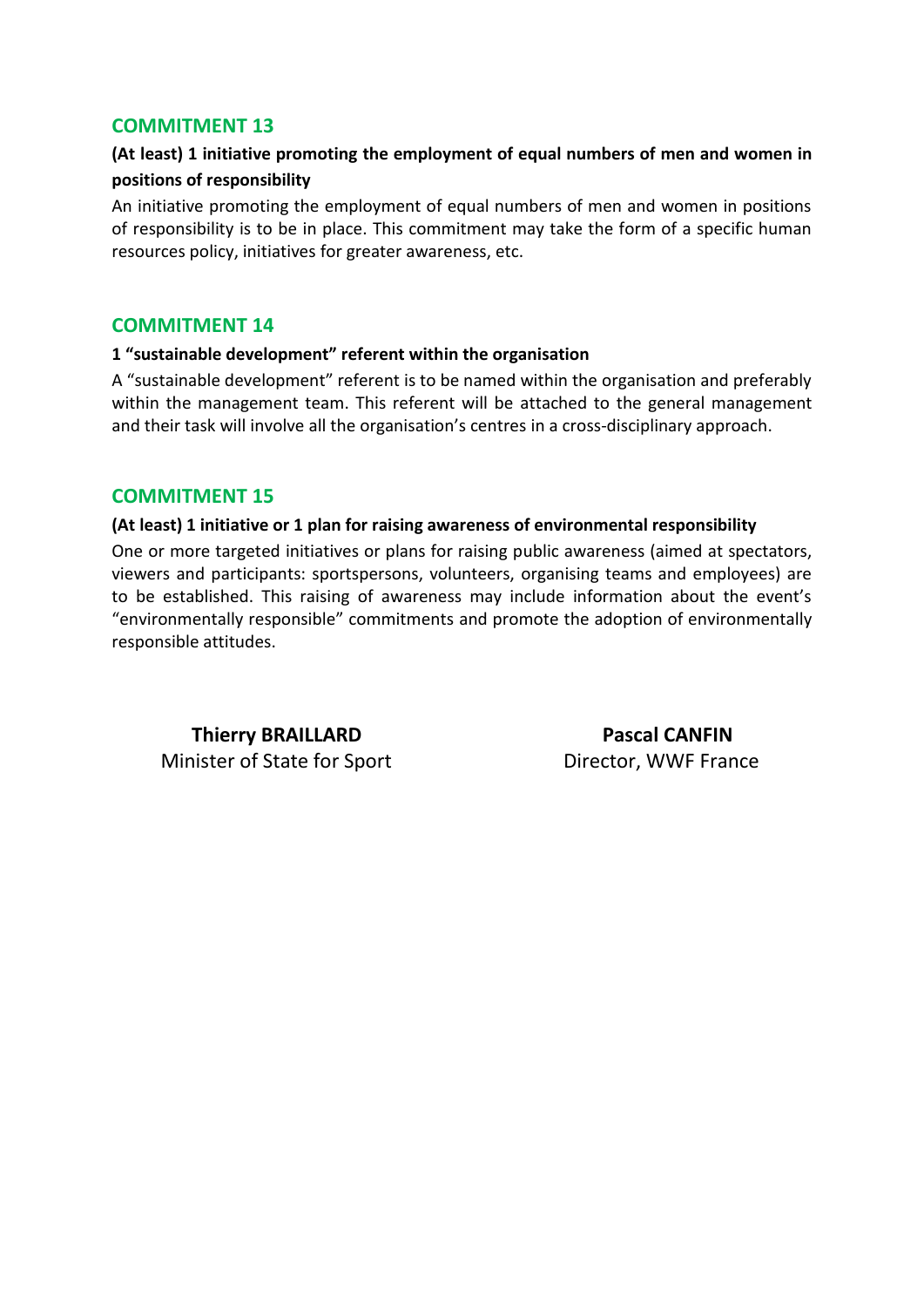## **Appendix**

## **WWF FRANCE'S RECOMMENDATIONS FOR SUSTAINABLE FOOD DURING MAJOR INTERNATIONAL SPORTING EVENTS**

## **I. GENERAL PRINCIPLES**

## **1.1 The 6 WWF principles for sustainable food**

Generally speaking, WWF recommends keeping to the following principles:

- Eating more vegetables (fresh vegetables, dried vegetables, cereals, etc.)
- Eating a variety of foods
- Limiting meat consumption, red as well as white
- Buying certified foods
- Limiting the consumption of fatty, salty and sugary foods
- Avoiding wasting food

## **1.2 Catering options and how certifications measure environmental quality**

To certify food 100% is very ambitious. However, not all certifications demand the same environmental standards. Consequently, they have been classed according to the stringency of their standards, from the most to the least stringent (bearing in mind that no certification is intrinsically exempt from criticism):

- Organic and biodynamic agriculture (significant in terms of the absence of pesticides and artificial fertilisers...),
- Haute Valeur Environnementale (HVE) (High Environmental Value) (significant in terms of the management of biodiversity, of water resources, of pesticides and fertilisers),
- Label Rouge (significant for rearing periods, production conditions, etc.)
- Appellation d'Origine Protégée (AOP) (Protected Designation of Origin) (significant in terms of conditions of production and distinctive character of products),
- Bleu Blanc Coeur (significant for limiting the presence of soya in animal feed, and thus indirectly - the deforestation in Latin America caused by soya production.

## **1.3 The choice of suppliers**

For produce available in this country (other than coffee, cocoa, etc.), the WWF's requirements are very strict concerning the geographical zone of supply. The latter must preferably be local or regional, and is then extended to nearby areas at a national level or to neighbouring countries, if necessary.

In addition to criteria relating to geographical origin, catering options must promote certification which calls for less use of imported raw materials which have a significant impact on biodiversity via animal feed (soya, for example) and which prioritises the use of local alternatives. In fact, this is about reducing the transferred impacts of agricultural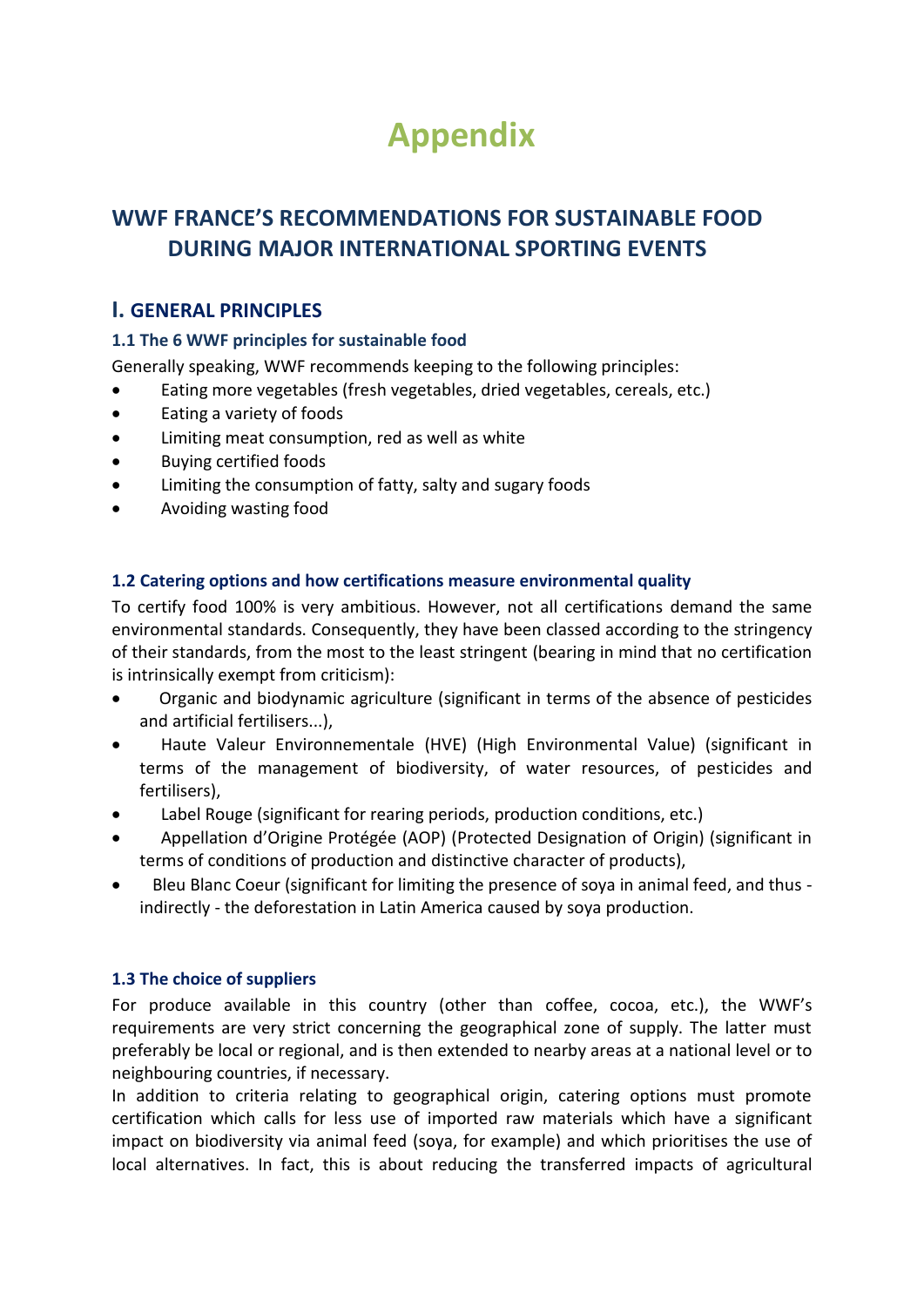production. For example, at the time of the Olympic and Paralympic Games in Rio, even if a chicken had been produced close to the event's sites, it could have been fed on soya from South America and contributed to deforestation.

However, WWF accepts that certain suppliers may resort to using imported raw materials. In this case, and to limit their impact on the environment, the latter may be subject to recognised certification.

Finally, the desire to prioritise produce from within a fixed radius around event sites should make it possible to encourage farming which conforms to the principles of diversification in production, at a regional level by reintroducing livestock farming in cereal-producing areas and vice versa, and at the level of an individual farm by encouraging mixed farming rather than single-crop cultivation or intensive livestock farming.

## **1.4 Campaigning against food wastage**

- 100% of catering services to be committed to waste-avoiding practices where food is concerned;
- Portions to be adjusted (particularly in canteens);
- Unsold/surplus food to be sent to local associations and/or food banks;
- Events to be organised using leftovers (of the Disco Soupe type, for the reuse of vegetables...);
- Composting or methane production from food surpluses to be implemented where redistribution is not possible, in order to meet zero targets for the incineration or dumping of organic waste;
- Generally speaking, the ADEME (Agency for the Environment and Energy Management) recommendations can be relied upon in this matter.

## **II. TABLE OF CERTIFICATION AND ZONE OF SUPPLY BY FOOD TYPE**

The following table identifies requirements in terms of eligible certifications/labelling and zones of supply:

- In terms of certification, the objective is 100% certified food, whilst at the same time offering a certain amount of adaptability to suit individual means, relying on the abovementioned certifications. Of all these certifications, organic status is to be given priority (the organic percentage must be as high as possible).
- As for the radius of supply, two categories are involved: towns located inland and those located near the coast. In terms of supply, the aim is to give priority to producers located close to where events are taking place, then to extend this to include the rest of the country.

| <b>Fish and seafood</b> | Fishery products: 100% MSC                                   |  |
|-------------------------|--------------------------------------------------------------|--|
|                         | Aquaculture products: 100% ASC or organic                    |  |
| <b>Meat</b>             | Certification: 100% certified (order of preference: Organic, |  |
|                         | HVE, Bleu Blanc Coeur, Label Rouge, AOP)                     |  |
|                         | Origin: France 100% of which 40% minimum from within a       |  |
|                         | 100km radius for inland towns and a 200km radius for those   |  |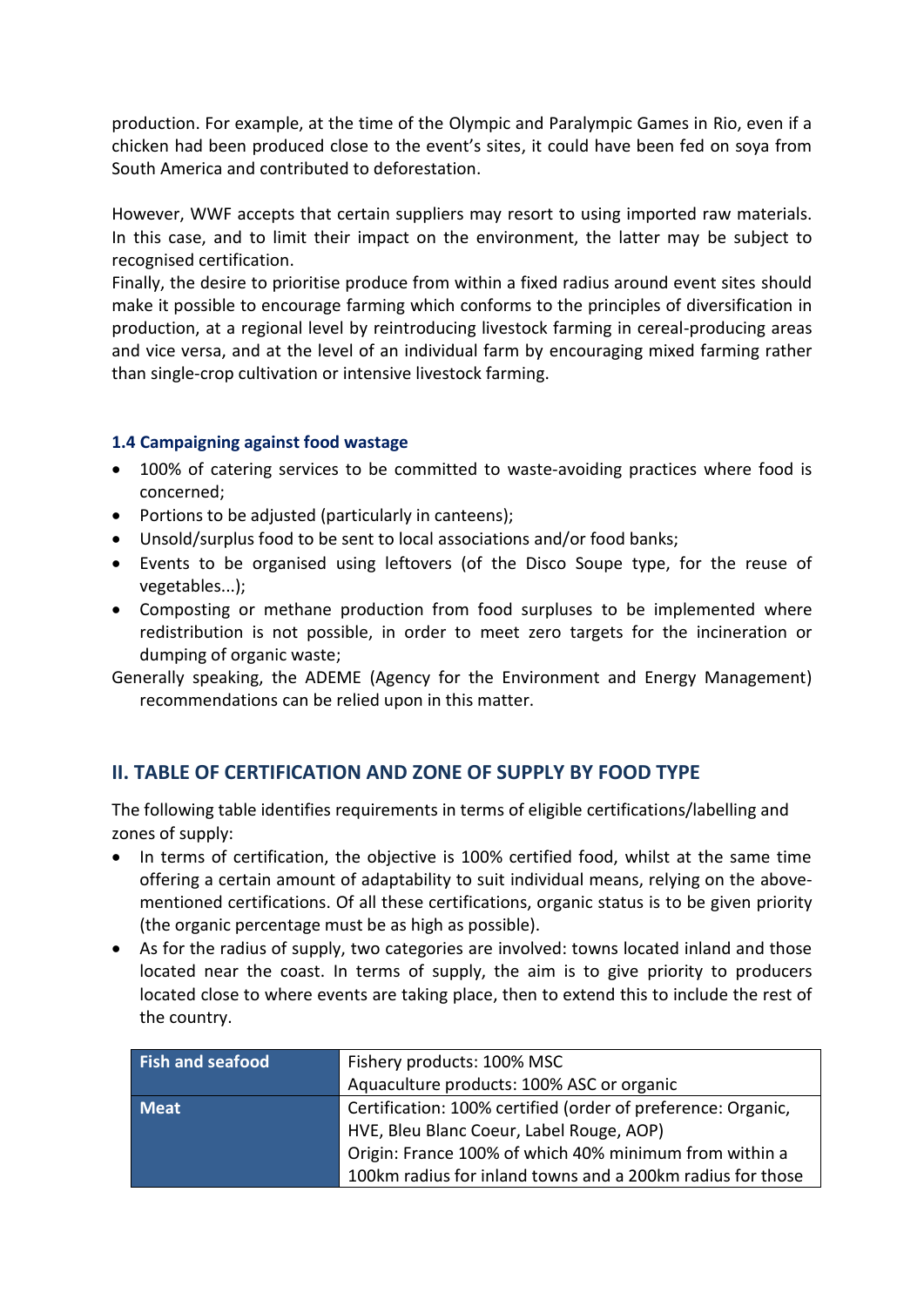|                             | close to the coast                                           |
|-----------------------------|--------------------------------------------------------------|
| <b>Eggs</b>                 | Certification: 100% organic or free-range (including Label   |
|                             | Rouge)                                                       |
|                             | Origin: France 100% of which 40% minimum from within a       |
|                             | 100km radius for inland towns and a 200km radius for those   |
|                             | close to the coast                                           |
| <b>Milk</b>                 | Certification: 100% certified (order of preference: Organic, |
|                             | HVE, Bleu Blanc Rouge, AOP)                                  |
|                             | Origin: French or bordering regions                          |
| <b>Dairy products</b>       | Certification: 100% certified (order of preference: Organic, |
| (cheese, yoghurt,           | HVE, Bleu Blanc Coeur, Label Rouge, AOP)                     |
| butter, cream, ice          |                                                              |
| cream)                      | Origin: France 100%                                          |
| <b>Cereals and potatoes</b> | Certification: 100% certified (order of preference: Organic, |
|                             | HVE, Label Rouge, AOP)                                       |
|                             | Origin: France 100% of which a minimum of 40% from within    |
|                             | a 100km radius for inland towns and a 200km radius for       |
|                             | those close to the coast                                     |
| <b>Vegetables</b>           | Seasonality: 100% seasonal                                   |
|                             | Certification: 100% certified (order of preference: Organic, |
|                             | HVE, Label Rouge, AOP)                                       |
|                             | Origin: France 100% of which a minimum of 40% from within    |
|                             | a 100km radius for inland towns and a 200km radius for       |
|                             | those close to the coast                                     |
| <b>Exotic fruit</b>         | Seasonality: 100% seasonal                                   |
| (including those destined   | Certification: 100% (order of preference: Organic and        |
| for use in fresh fruit      | Fairtrade/Rainforest Alliance                                |
| juices)                     |                                                              |
| <b>Other fruit</b>          | Seasonality: 100% seasonal                                   |
| (including those destined   | Certification: 100% certified (order of preference: Organic, |
| for use in fresh fruit      | HVE, Label Rouge, AOP)                                       |
| juices)                     | Origin: France 100%                                          |
| Coffee, cocoa, tea,         | Coffee, cocoa, tea, honey: 100% certified (order of          |
| sugar, honey, nuts          | preference: Organic and Fairtrade/Rainforest Alliance)       |
|                             | Sugar: 100% certified (order of preference: Organic,         |
|                             | Bonsucro and Fairtrade/Rainforest Alliance)                  |
|                             |                                                              |